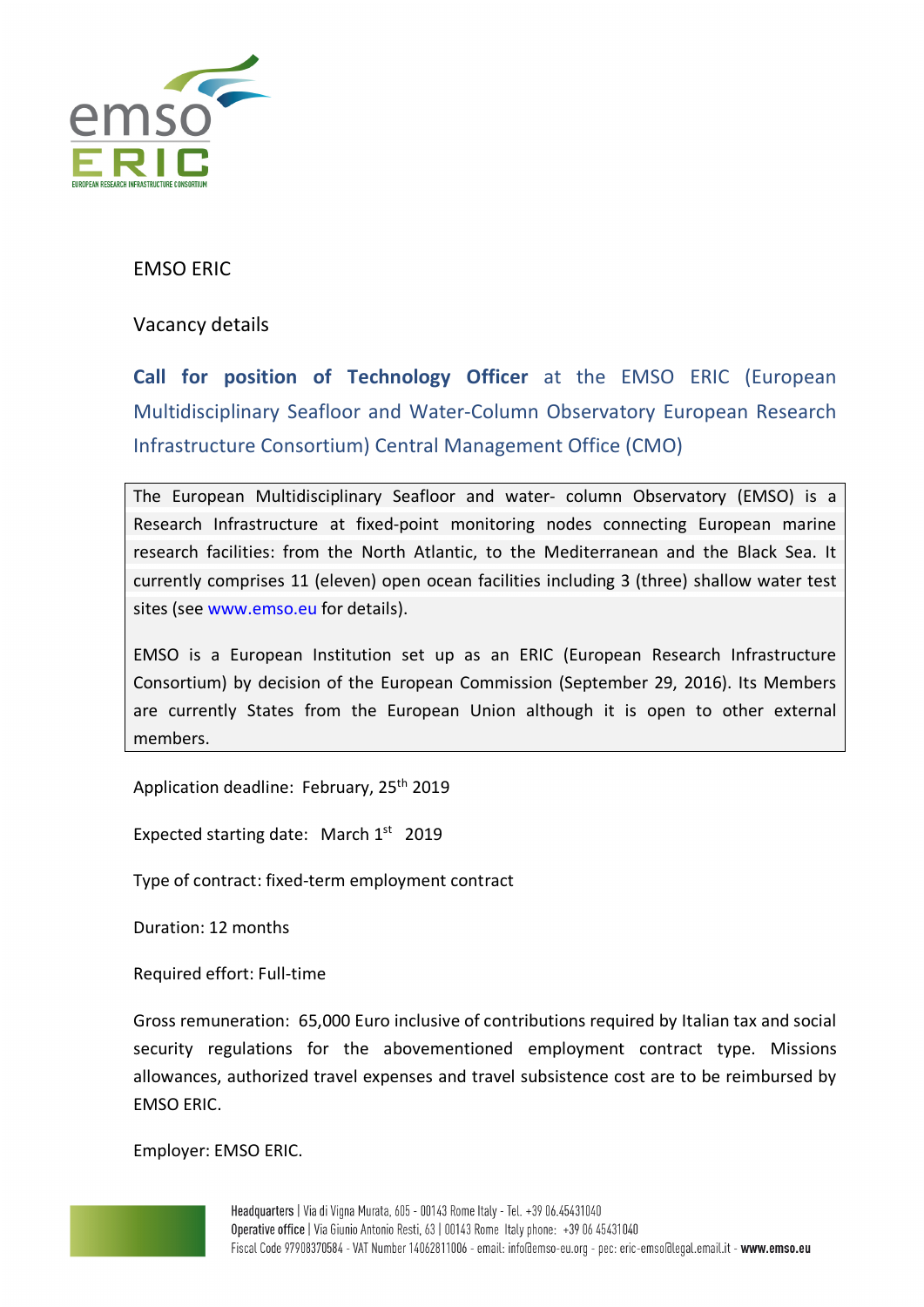

Location: EMSO ERIC Headquarters in Rome, Italy

Responsible to: EMSO ERIC Director General and EMSO ERIC Central Management Office.

EMSO ERIC is launching a Vacancy Call for a position of Technology Officer. The successful candidate should have a scientific background in Marine Science or related Technology to drive the multidisciplinary technology to new frontier for a Large-Scale Marine Infrastructure, contributing to the sustainability effort and develop innovative strategies for industry collaboration within the organization and stakeholders of EMSO ERIC.

Successful candidates will have a robust experience in strategic planning, management of Large-Scale Marine Research Infrastructures /running cost and maintenance/, technology development and transfer, with the skills to understand and act on emerging issues that may affect the EMSO ERIC organization.

He/she will also be able to establish and effectively coordinate networks, participate to the on-going R&S projects, ensuring the involvement of main national and international stakeholders of the public sector and private sectors.

He/she will also participate in the EMSO ERIC CMO as a point of contact and support for the coordination of initiatives with industry, and interactions within the EMSO ERIC organization. He/she will be responsible for the physical access to the Research Infrastructure.

## **Required qualifications & competencies**

- PhD in marine science or technology equivalent
- At least 10 years of experience in Research Infrastructures management, project management and Coordination, in negotiations of corporate and government MOU´s and bilateral agreements
- Demonstrated knowledge of national and international R&D funding schemes
- Experience and participation in interdisciplinary R&D international projects involving ocean science and marine infrastructures
- With at least 10 years of experience and active participation in international and European scientific and industrial networks, addressing the promotion of marine sciences and the integrated management of marine research infrastructures, with special highlighting on research vessels.
- Experience in the European Research Area and International Areas.
- Solid experience in the promotion of technology transfer and partnerships with the